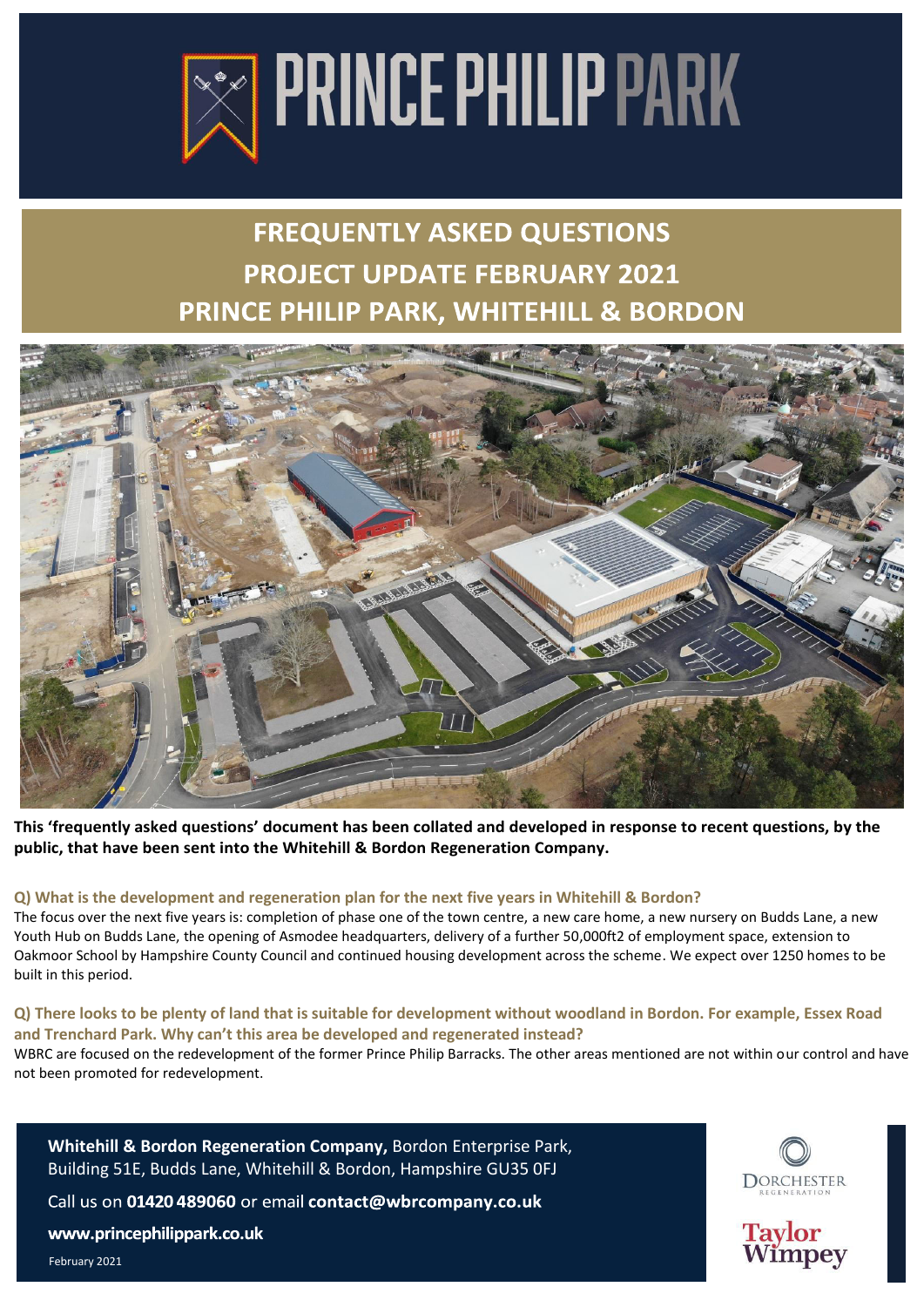

# **PRINCE PHILIP PARK**

**Q) Boris Johnsons made the Green Industrial Revolution announcement in November 2020 and local plans of being carbon neutral, how does this type of destruction aid these initiatives? In addition, how many of these homes built (and planned to be built) are of a high ecofriendly standard without the need of future improvement to these homes in years to come?** We are committed under our sustainability strategy to carbon footprint reduction at 10% more than current building regulations. In addition, we are committed to introducing renewable energy generation and have set aside a budget of £6.5m for this. We are also working with EHDC on measuring the performance of our homes and buildings and evolving our designs to bring in best practice. We are publishing regular quarterly key performance indicators to show how we are delivering on our commitments.

#### **Q) Is there a timeline?**

Please visit [www.princephilippark.co.uk/planning/timeline/](http://www.princephilippark.co.uk/planning/timeline/) for updates to timeline



# **Q) How many new homes will be built at Prince Philip Park? And how many will be built each year?**

Across the development we are expecting between 200 and 300 homes to be built and occupied each year. The homes around BOSC pavilion will contribute to these numbers. The rate of sale since the start of the new development in the town bears this out.

# **Q) What are the plans for the land surrounding BOSC pavilion?**

It is our intention to clear the site in early 2021 while we seek planning approval for residential properties. Hybrid planning permission was granted in 2015 for the construction of around 350 new dwellings in the area surrounding the Bordon and Oakhanger Sports Club, together with improvements to the BOSC sports facilities and a new pavilion which have been completed and are operational. About 350 new houses including a care or retirement home are proposed to be brought forward in several phases over the next seven years. Phase 1 covers an area north of Oakhanger Road lined up to Bolley Avenue for around 110 dwellings and a reserved matters application is being prepared for submission in January 2021.

**Whitehill & Bordon Regeneration Company,** Bordon Enterprise Park, Building 51E, Budds Lane, Whitehill & Bordon, Hampshire GU35 0FJ Call us on 01420 489060 or email contact@wbrcompany.co.uk www.princephilippark.co.uk February 2021



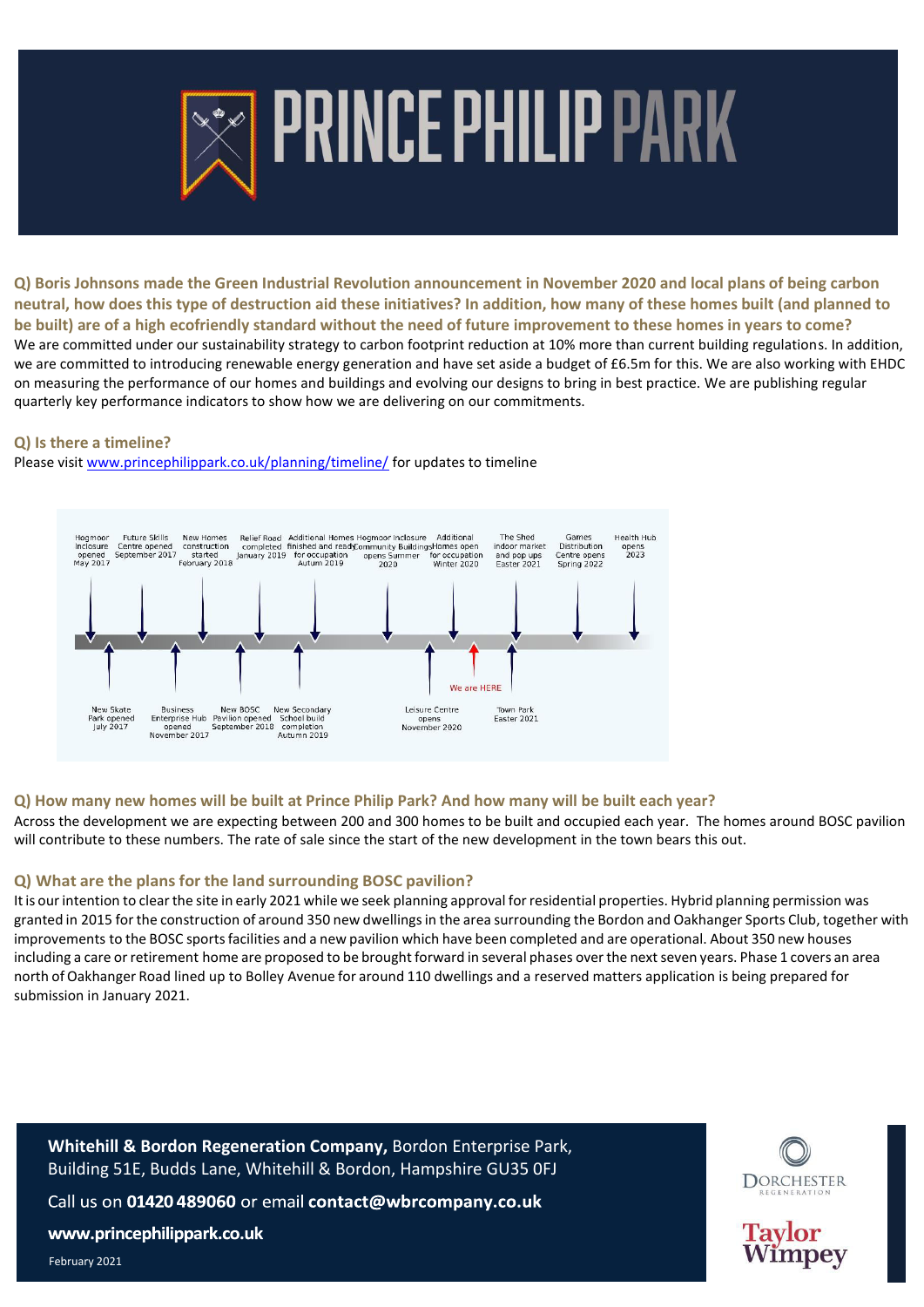

# **PRINCE PHILIP PARK**

**Q) The government has just released an updated version of the 'national model design code' which will be the basis of local design codes. These are accompanied by proposed changes to National Planning Policy. Does the BOSC development meet these updated national guidelines?** 

We are working with EHDC on the growth of Whitehill & Bordon. Our principles of development are in accordance with the new government approach which stresses high quality design and place making. We also ensure that we develop in accordance with the EHDC planning policy that emphasizes place making, sustainable development and the growth of employment in the town.

**Q) The East Hampshire District Council Climate and Environment Strategy 2020-2025 declared a Climate and Environment Emergency in July 2019. In this report, East Hampshire District Council claims that one of their priorities is to increase tree cover in the district and see that 120,000 trees are planted in East Hampshire, one for every resident within the timeframe of 2020 and 2025. So why are trees being felled? And are the felled trees being counted by the council?** 

We are committed to planting double the number of trees that we remove. We are replacing trees of low quality with more sustainable native species. The trees we are taking out are relatively recently planted by the Army to create training environments. On Hogmoor Inclosure we removed trees in order to recreate the heathland habitat that existed before the trees were planted. We did this to encourage biodiversity and bring back environment for ground nesting birds and other animal habitats. As we have said above, we are publishing a statement on a quarterly basis, our efforts to improve the environment to ensure that we meet or exceed the sustainability targets for the project.

**Q) Developers are promoting natural spaces as a selling point and promises of great infrastructure in the future. Do purchasers believe this will happen and how can natural habitats be destroyed for properties with a selling point of natural woodlands to explore? With new people coming to live in Whitehill & Bordon there needs to be plenty of open spaces and infrastructure in place to support new residents and an increase in visitors too. Wildlife needs to come first and a stop to destroying our beautiful natural spaces.** 

Planning policy required for us to delivery 20ha of green space we are in fact delivering 53ha of green space. Our goal is to deliver an exemplar scheme which not only meets the policy objectives of the regeneration to create 2400 new homes, 3000 jobs and a new town centre and other social infrastructure such as schools and community facilities, but also to deliver on an environmentally sustainable project. As outlined above we are publishing data on these objectives.

**Q) East Hampshire District Council stated they wish to improve access and enjoyment of woodland areas. The woodland surrounding BOSC Village is already appreciated greatly by the people of Bordon and is enjoyed by so many people. As such, destroying it would be contrary to the council's priority.**

Our plans for the area around BOSC Village will enhance the area. New paths and routes are being provided and the tumuli and other areas of historical archeological interest will feature in our plans.

**Q) Will WBRC compensate for any biodiversity destroyed and add 10%. Despite this officially coming into force around 2023, many councils, such as Cornwall have already introduced such policies. I want to know if EHDC, HCC and WTC are committed to biodiversity preservation/ restoration and if they will follow suit?** 

We are committed to meeting government and local council biodiversity targets. As stated above, are publishing updates on these measures.

**Whitehill & Bordon Regeneration Company,** Bordon Enterprise Park, Building 51E, Budds Lane, Whitehill & Bordon, Hampshire GU35 0FJ

Call us on 01420 489060 or email contact@wbrcompany.co.uk

www.princephilippark.co.uk

February 2021